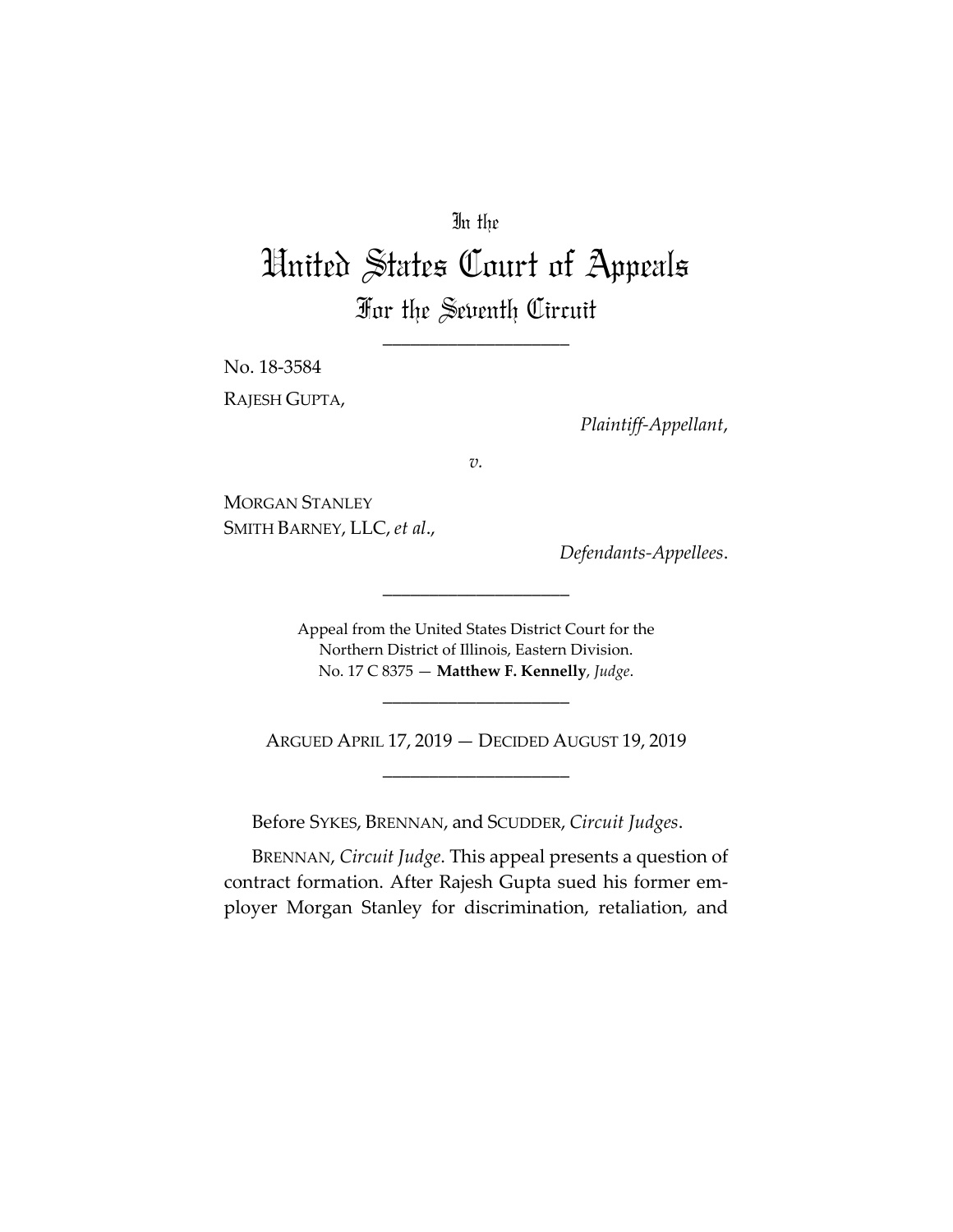defamation, the company moved to compel arbitration.<sup>1</sup> Morgan Stanley contends Gupta agreed to arbitrate these claims after he did not opt out of the company's arbitration agreement. Gupta responds that during his employment he neither saw an arbitration offer nor agreed to arbitrate employment-related disputes. The district court sided with Morgan Stanley and sent the parties off to arbitration. Gupta appeals this ruling, and we affirm.

**I** 

Morgan Stanley hired Gupta as a financial advisor in 2013. Upon joining the company, Gupta signed an employment agreement containing an arbitration clause "agree[ing] to arbitrate any dispute, claim, or controversy that may arise between you and Morgan Stanley … that is required to be arbitrated … pursuant to any arbitration agreement to which you are a party." That agreement also contained a merger clause providing:

> All terms and conditions of your employment with Morgan Stanley are contained in this Agreement and other written agreements between you and Morgan Stanley, and the policies and procedures of the Firm … This writing constitutes the entire agreement of the parties with respect to the subject matter recited in this Agreement. This Agreement may be amended only by a writing signed by both you and Morgan Stanley.

 <sup>1</sup> Gupta sued Morgan Stanley Smith Barney, LLC and Morgan Stanley Smith Barney Notes Holdings, FA, which we refer to collectively as "Morgan Stanley" or "the company."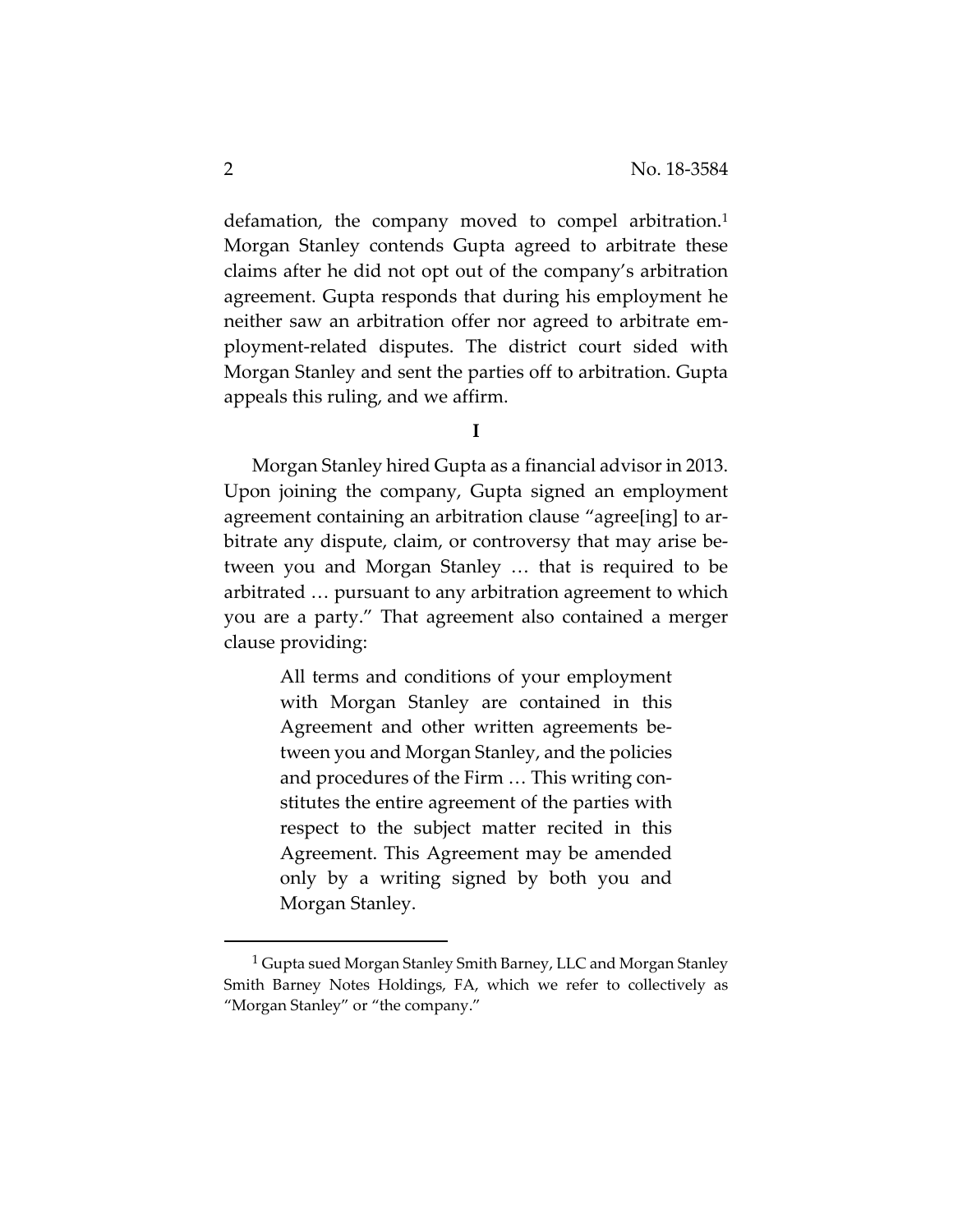Among the additional terms and conditions, Morgan Stanley administered an employee dispute resolution program called "CARE," an acronym for "Convenient Access to Resolutions for Employees." CARE applied to all U.S. employees of Morgan Stanley, and the company posted a "CARE guidebook" explaining the program on its intranet site for employee access.

When Gupta joined Morgan Stanley, the CARE program did not require employees to arbitrate employment discrimination claims. But it did specify that the program's terms "may change or be discontinued," and that any such changes would be "announced in advance" before becoming "equally binding upon [the employee] and the Firm." That change came in 2015, when Morgan Stanley amended its CARE program to compel mandatory arbitration for all employment-related disputes, including discrimination claims. To announce the amended program, Morgan Stanley sent an email to the account of each of its employees in the U.S.

Morgan Stanley emailed Gupta the new arbitration agreement on September 2, 2015. The email's subject line read "Expansion of CARE Arbitration Program," and the email itself explained that, effective October 2, 2015, "final and binding arbitration" under the new "CARE arbitration program" would be "mandatory for all employees" unless an employee individually elected to opt out. The email included links to the new arbitration agreement and Morgan Stanley's revised CARE guidebook, and it encouraged employees to "read and understand" both documents because "they describe the terms, features and details of this program." The revised CARE guidebook similarly explained that "employment discrimination claims under … any federal … law (including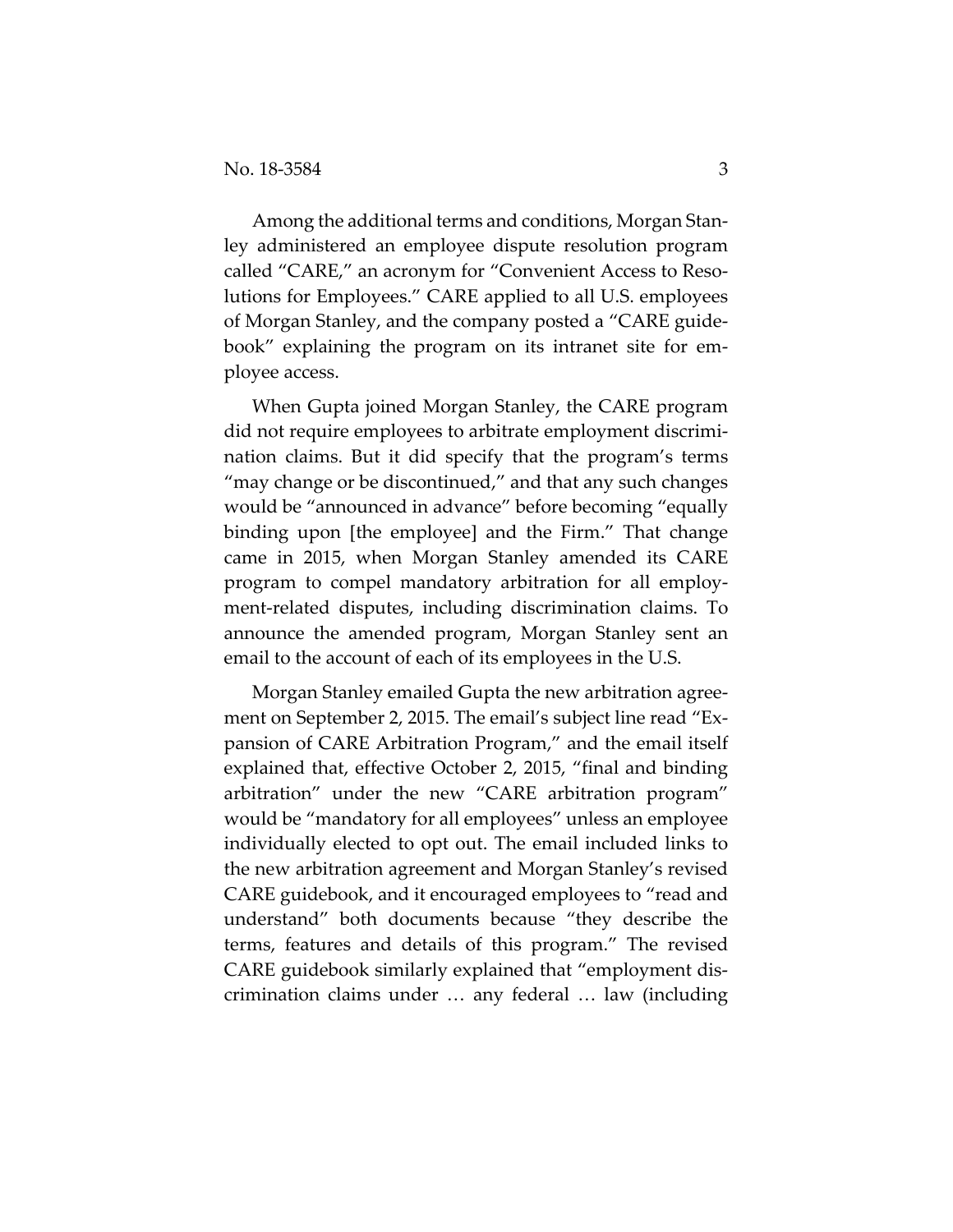claims of harassment and retaliation under those laws) will be resolved by final and binding arbitration."

The final section of the company's September 2 email to Gupta, entitled "Next Steps," attached a link to the arbitration agreement opt-out form, explained instructions for submitting that form, and again notified that Gupta had until October 2, 2015, to decline. The email twice cautioned that, if the employee did not opt out, continued employment would reflect that the employee "consented and agreed to the terms" of the arbitration agreement and CARE guidebook. The email concluded with an assurance that opting out of the arbitration agreement would not adversely affect Gupta's employment status. The one page opt-out form attached to the email prominently placed the opt-out deadline in bold capital letters, allowed for submission by email, and provided directions if Morgan Stanley failed to confirm the employee's rejection of mandatory arbitration.

Over the next thirty days, Gupta had access via links on the September 2 email to the arbitration agreement, CARE guidebook, and arbitration opt-out form. During this period, Morgan Stanley also maintained on its intranet page (accessible by all Morgan Stanley employees) a reminder notification about the upcoming expansion to mandatory arbitration and the deadline to opt out. The reminder encouraged employees to "carefully review the September 2 email from Human Resources" and once more instructed that, unless they chose to opt out, continued employment would bind them to the terms of the new arbitration agreement.

The October 2015 deadline to opt out came and went. Gupta did not submit an opt-out form, respond to the September 2 email, or otherwise communicate with human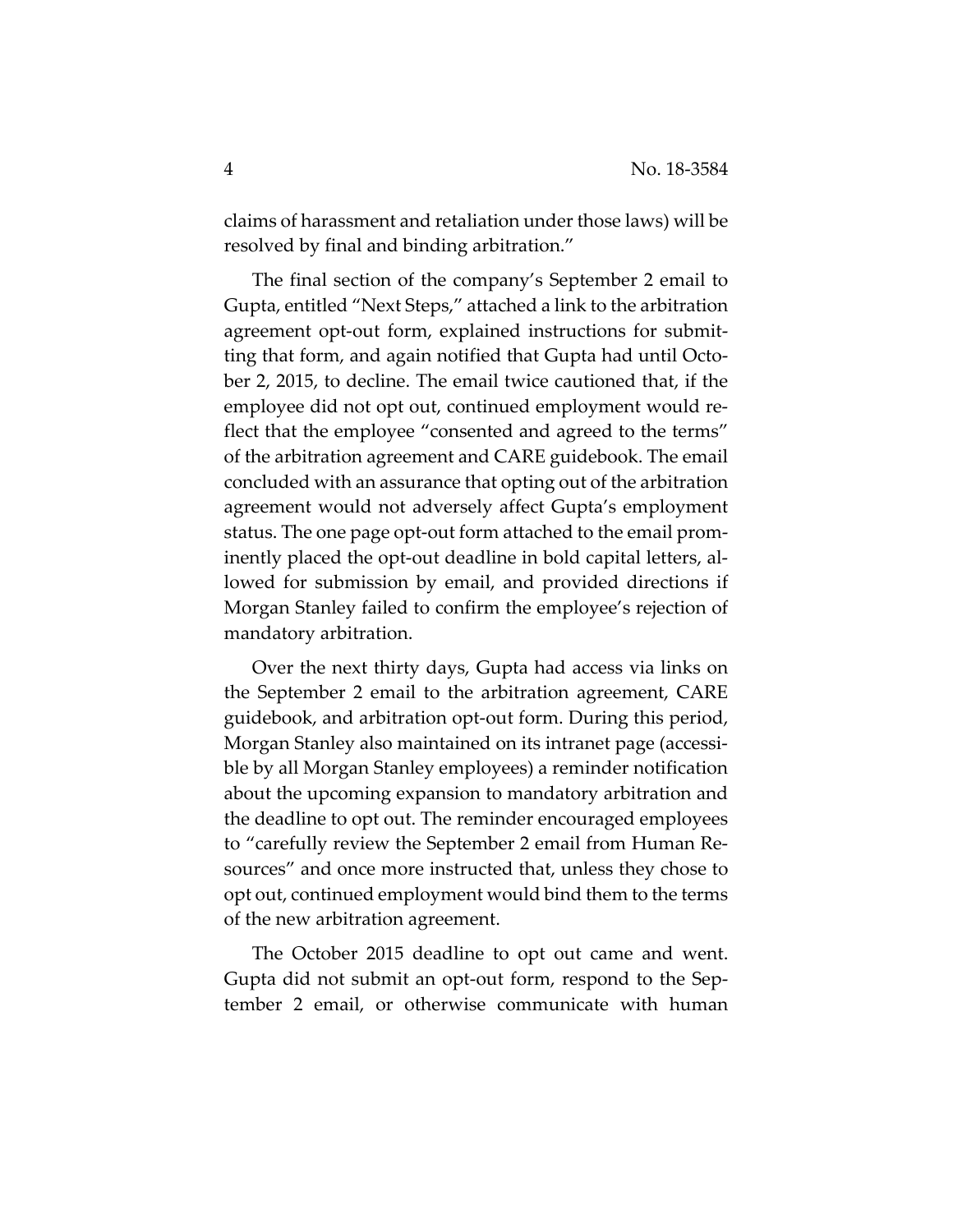$\overline{a}$ 

resources about the mandatory arbitration program. He continued to work at Morgan Stanley for two more years until, he alleges, the company forced him to resign because of imminent military leave.<sup>2</sup> Gupta sued Morgan Stanley for discrimination and retaliation in violation of the Uniformed Services Employment and Reemployment Rights Act, 38 U.S.C. §§ 4301–35, and a related defamation claim.

Morgan Stanley moved to compel arbitration under the terms of the 2015 CARE arbitration program and agreement. Gupta resisted, asserting he never agreed to arbitrate. He said he first saw the September 2 email and arbitration agreement when Morgan Stanley filed its motion to compel and filed a declaration to that effect.3

The district court deferred ruling on Morgan Stanley's motion to compel "pending a trial regarding whether an agreement to arbitrate exists." The court agreed with Morgan Stanley that Illinois law permits an offeror to construe silence as acceptance if circumstances make it reasonable to do so.

 $2$  In addition to working as a financial advisor, Gupta is a member of the Navy's Judge Advocate General Corps reserves. He alleges Morgan Stanley "effectively terminated" him after he notified the company that he had been called for six months active duty. Morgan Stanley counters that Gupta resigned after the company notified him of an internal investigation into his alleged corporate policy violations; according to Morgan Stanley, Gupta recommended insurance products outside of Morgan Stanley without prior notice or approval. Gupta's appeal is limited to the district court's order compelling arbitration, and neither party asks us to resolve their substantive disputes.

 $3$  Gupta also declared "[a]s an attorney, I am familiar with arbitrations and arbitration clauses … and am cautious to avoid them. … If I had seen any email that referenced an arbitration clause, I would have reviewed it and immediately opted out of the agreement."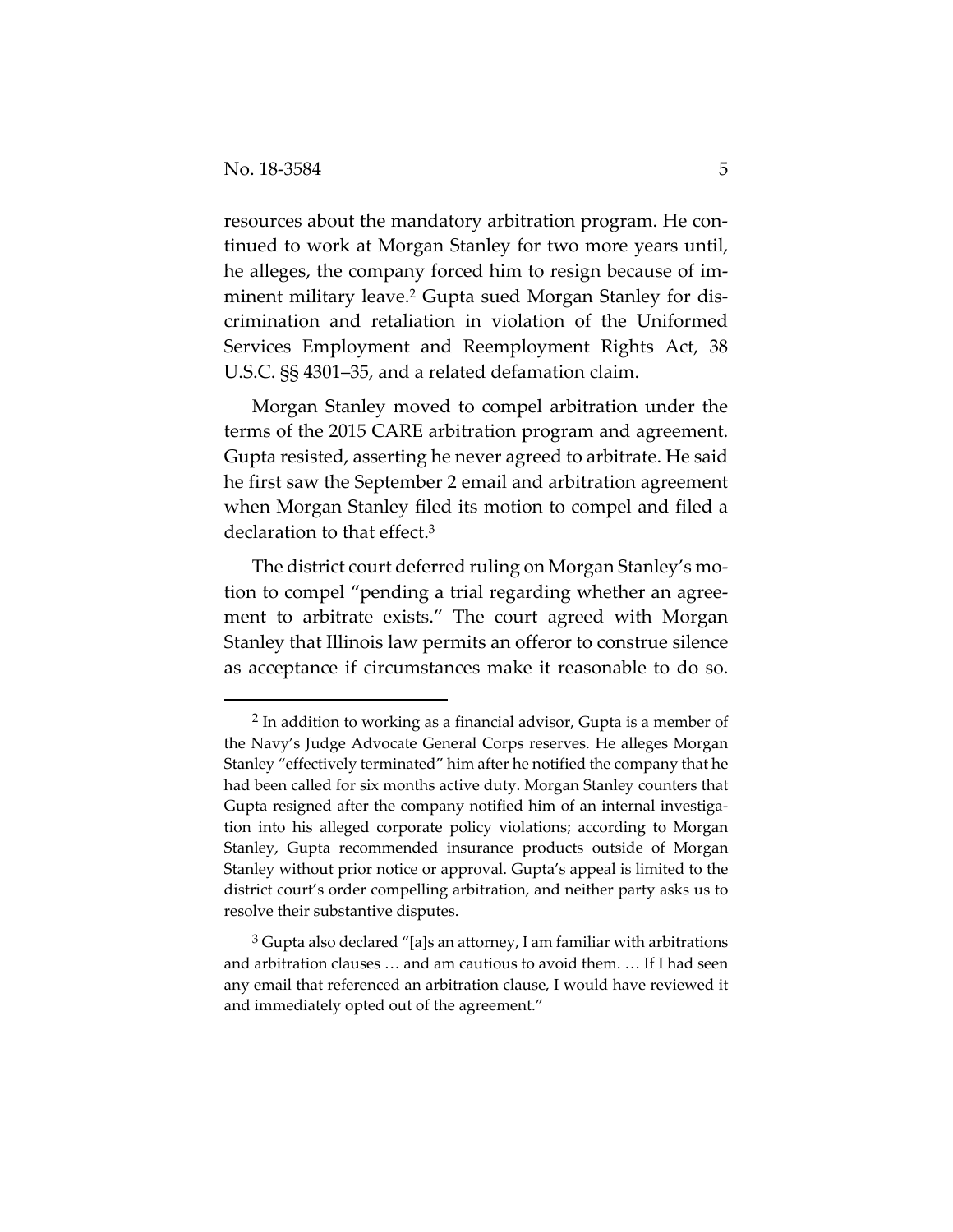But it treated Gupta's sworn statement that he had "never seen" the September 2 email as a denial that he received the email, not simply a denial that he read it. At that point, the court found Morgan Stanley had not reliably demonstrated that Gupta had received the email. Because Gupta said Morgan Stanley never sent him an offer, the court reasoned, "there [was] a genuine dispute about the existence of an agreement to arbitrate." *See* 9 U.S.C. § 4 ("If the making of the arbitration agreement … be in issue, the court shall proceed summarily to the trial thereof."). After the parties' submitted pretrial evidence, however, Gupta could no longer dispute he received the September 2 email in his work email account. As a result, he stipulated "that the email arrived at his in-box," but he maintains he first saw the email only after this lawsuit was filed.

With Gupta's stipulation, the district court concluded no genuine dispute of material fact required a trial. The court found that Gupta's receipt of the September 2 email, combined with his continued employment and failure to opt out of mandatory arbitration, gave rise to an agreement to arbitrate. So the court granted Morgan Stanley's motion to compel arbitration and stayed the litigation. The district court certified its ruling for interlocutory appeal under 28 U.S.C. § 1292(b), which we agreed to accept.

### **II**

We review de novo a district court's ruling on a motion to compel arbitration. *A.D. v. Credit One Bank, N.A.*, 885 F.3d 1054, 1059 (7th Cir. 2018).

Gupta's appeal implicates the Federal Arbitration Act, which reflects "both a liberal federal policy favoring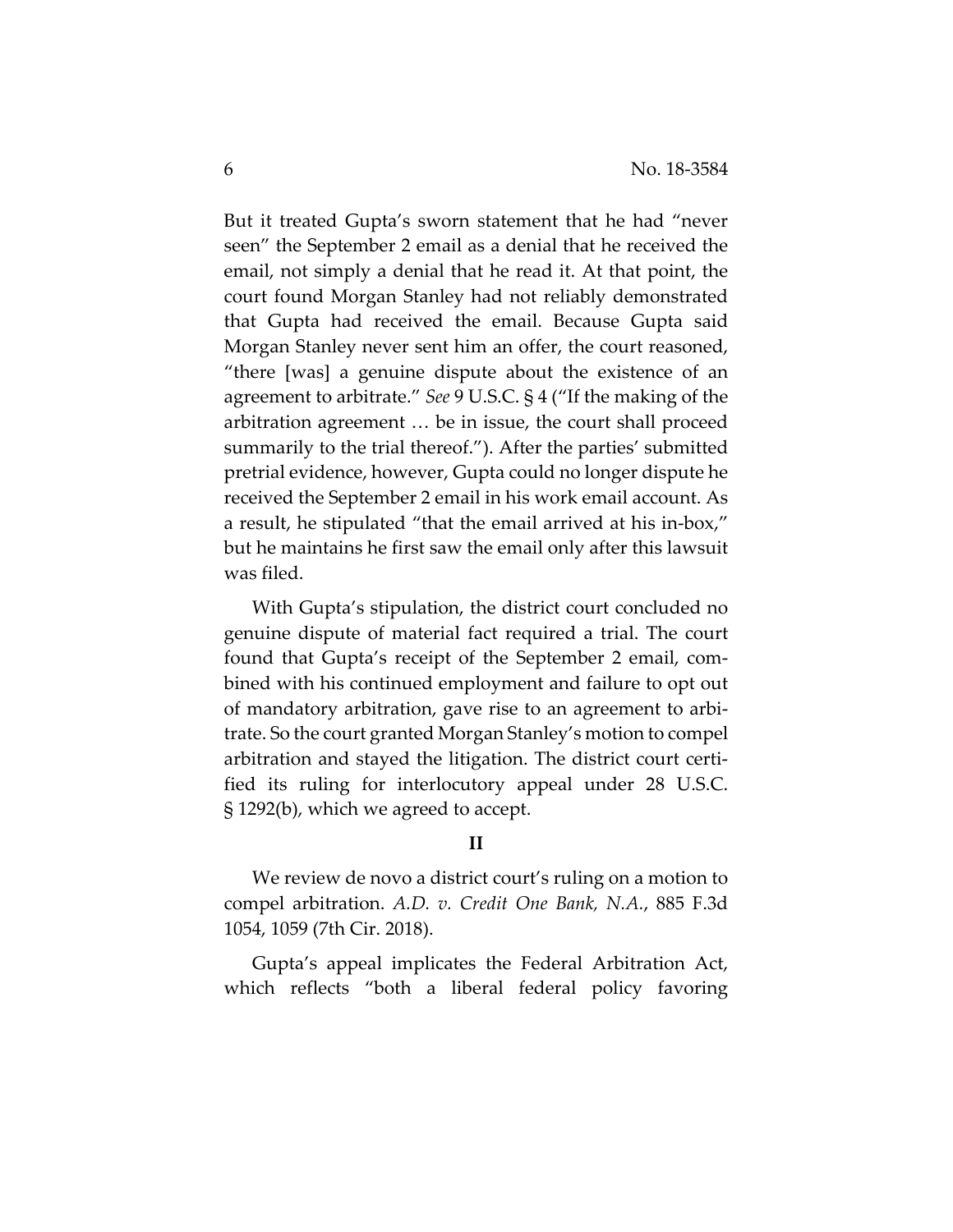arbitration … and the fundamental principle that arbitration is a matter of contract." *AT&T Mobility LLC v. Concepcion*, 563 U.S. 333, 339 (2011) (citations omitted). Specifically, the act mandates enforcement of valid arbitration agreements. 9 U.S.C. §§ 2, 4. Although it requires arbitration agreements to be in writing, it does not require them to be signed. *Id*. § 3; *Tinder v. Pinkerton Sec.*, 305 F.3d 728, 736 (7th Cir. 2002). The act also extends to employment contracts. *Circuit City Stores, Inc. v. Adams*, 532 U.S. 105, 118–19 (2001). Even still, courts cannot require a party to submit a dispute to arbitration unless he has agreed to do so. *See A.D. v. Credit One Bank*, 885 F.3d at 1060 (citations omitted); *Int'l Bhd. of Elec. Workers Local 2150 v. NextEra Energy Point Beach, LLC*, 762 F.3d 592, 594 (7th Cir. 2014) (citations omitted) (holding a party seeking arbitration must present a claim that is, "on its face," governed by an arbitration clause).

Against this backdrop, we must resolve whether a valid agreement to arbitrate exists between Gupta and Morgan Stanley. If yes, we consider whether Gupta's claims fall within the scope of that agreement. We apply state-law principles of contract formation to answer these questions. *Gore v. Alltel Commc'ns, LLC*, 666 F.3d 1027, 1032 (7th Cir. 2012). "Our role in interpreting a question of state law is to predict how the highest court of the state would answer the question." *Cannon v. Burge*, 752 F.3d 1079, 1091 (7th Cir. 2014). "In the absence of guiding decisions by the state's highest court, we consult and follow the decisions of intermediate appellate courts unless there is a convincing reason to predict the state's highest court would disagree." *ADT Sec. Servs., Inc. v. Lisle-Woodridge Fire Prot. Dist.*, 672 F.3d 492, 498 (7th Cir. 2012).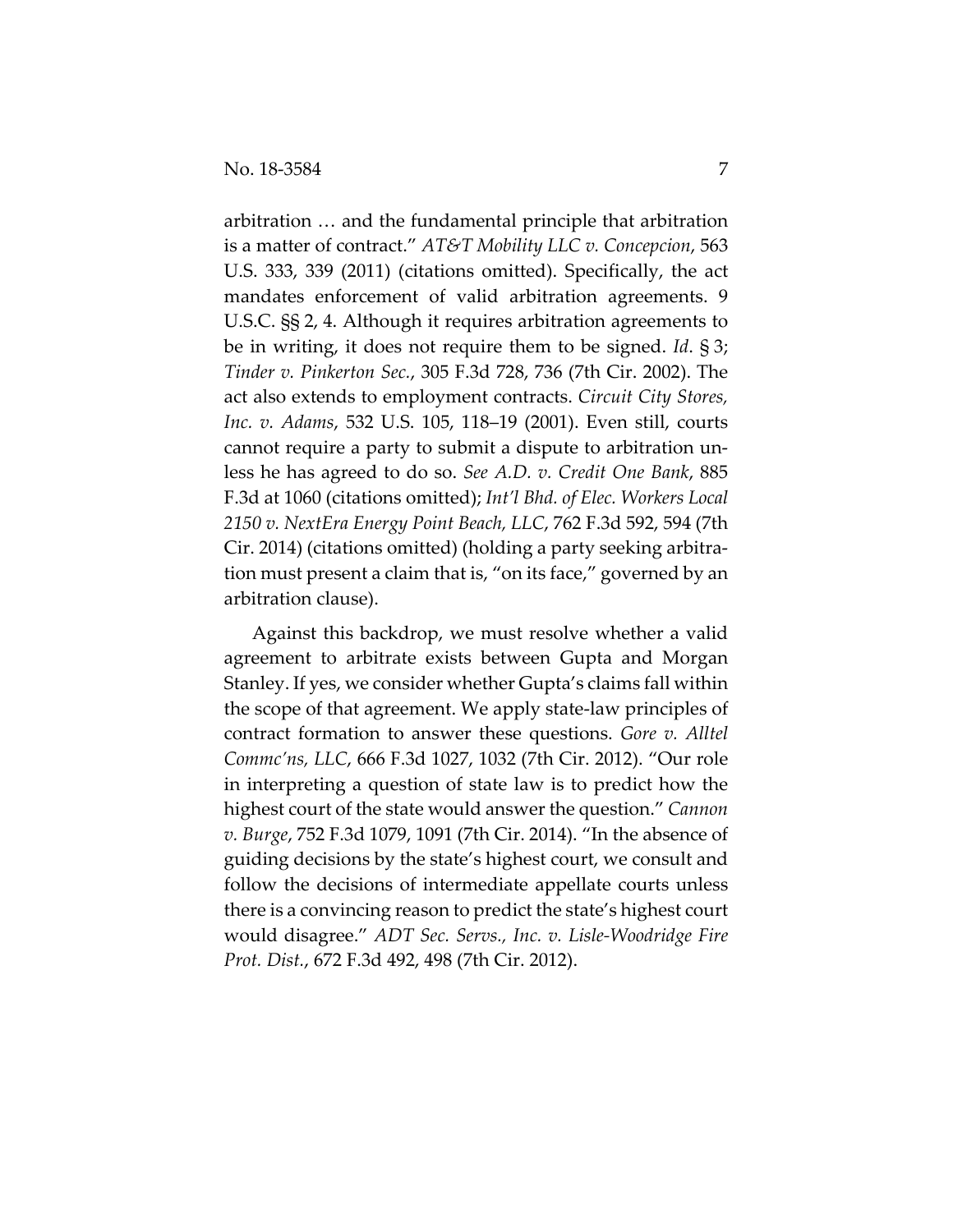The parties agree Illinois contract law governs this lawsuit. But they dispute whether an agreement exists at all under Illinois law, which "requires only a manifestation of mutual assent on the part of two or more persons." *Zabinsky v. Gelber Grp., Inc.*, 807 N.E.2d 666, 671 (Ill. App. Ct. 2004) (citing RESTATEMENT (SECOND) OF CONTRACTS § 3 (1981)).

When, as here, a "case concerns the application of the Federal Arbitration Act," the Illinois Supreme Court has "base[d] [its] analysis upon principles of fundamental contract law" to determine the formation of an agreement. *Melena v. Anheuser-Busch, Inc.*, 847 N.E.2d 99, 103, 107 (2006). The court "appl[ies] general contract doctrines" because "that approach is more faithful to the [act]." *Id*. at 107–08. Applying these principles, we start by evaluating the standard we must use under Illinois law to ascertain the parties' manifestation of mutual assent (the proverbial meeting of the minds). After that, we consider the elements of contract formation and whether they exist here to create an enforceable arbitration agreement.

### *A*

Illinois courts evaluate contract formation under an objective theory. *Sgouros v. TransUnion Corp.*, 817 F.3d 1029, 1034 (7th Cir. 2016) (Illinois law) (citations omitted); *Vill. of S. Elgin v. Waste Mgmt. of Illinois, Inc.*, 810 N.E.2d 658, 670 (Ill. App. Ct. 2004) ("'Intent' refers to the objective manifestations of intent in the words of the contract and the actions of the parties … ."); *J.F. McKinney & Assocs., Ltd. v. Gen. Elec. Inv. Corp.*, 183 F.3d 619, 622 (7th Cir. 1999) ("Illinois uses an objective theory of contract … .") (citations omitted).

Judge Learned Hand famously explained the objective theory of contract: "A contract has … nothing to do with the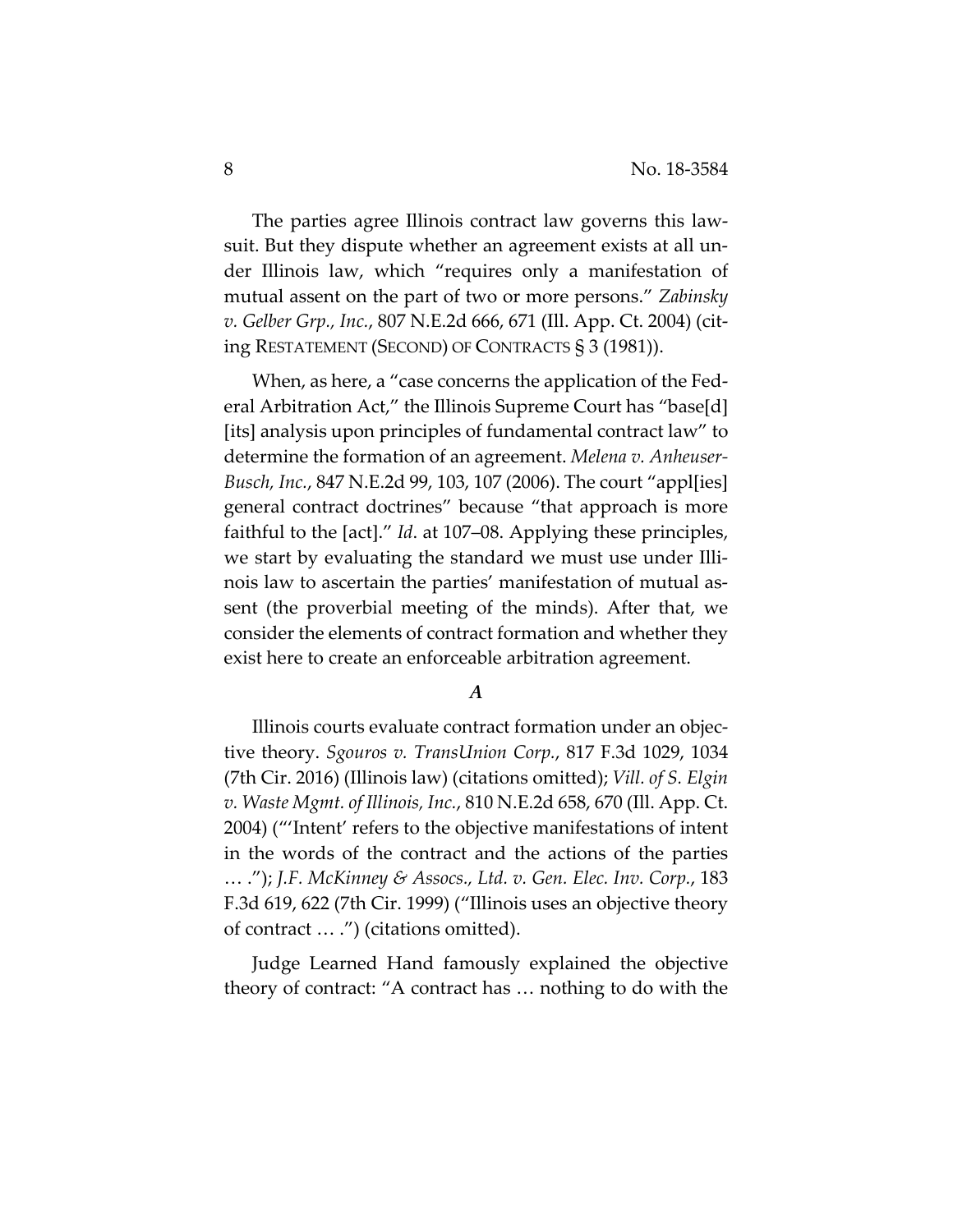personal, or individual, intent of the parties. A contract is an obligation attached by the mere force of law to certain acts of the parties … which ordinarily accompany and represent a known intent." *Hotchkiss v. Nat'l City Bank of New York*, 200 F. 287, 293 (S.D.N.Y. 1911), *aff'd*, *Ernst v. Mechanics' & Metals Nat. Bank of City of New York*, 201 F. 664 (2d Cir. 1912), *aff'd*, *Nat'l City Bank of New York v. Hotchkiss*, 231 U.S. 50 (1913). "Under the objective theory, intent to manifest assent in Illinois is revealed by 'outward expressions such as words and acts.'" *Sgouros*, 817 F.3d at 1034 (quoting *Bank Computer Network Corp. v. Cont'l Illinois Nat'l Bank & Tr. Co. of Chicago*, 442 N.E.2d 586, 591 (Ill. App. Ct. 1982)). "Intent … does not encompass one party's … purely subjective understandings of which the other party is unaware." *Vill. of S. Elgin*, 810 N.E.2d at 670. We evaluate these outward expressions through the lens of an objectively reasonable person. *See Wigod v. Wells Fargo Bank, N.A.*, 673 F.3d 547, 563 (7th Cir. 2012) (applying "objectively reasonable person" standard to determine validity of contract offer under Illinois law); *Hotchkiss*, 200 F. at 293–94 (holding acts or words must be "reasonably interpreted" as they would by "ordinary men" and that "whatever was the understanding" of the parties "is of not the slightest consequence"); *see also* Randy E. Barnett, *The Sound of Silence: Default Rules and Contractual Consent*, 78 Va. L. Rev. 821, 858 (1992) (explaining that the "objective theory of assent" holds persons to the reasonable or normal meaning that their conduct conveys to others). So the parties' objective conduct, not their subjective intent, determines whether Gupta agreed to mandatory arbitration.

Gupta contends the Illinois Supreme Court's decision in *Melena*, 847 N.E.2d 99, requires an employee to have "actual knowledge of an offer" and "a general understanding that a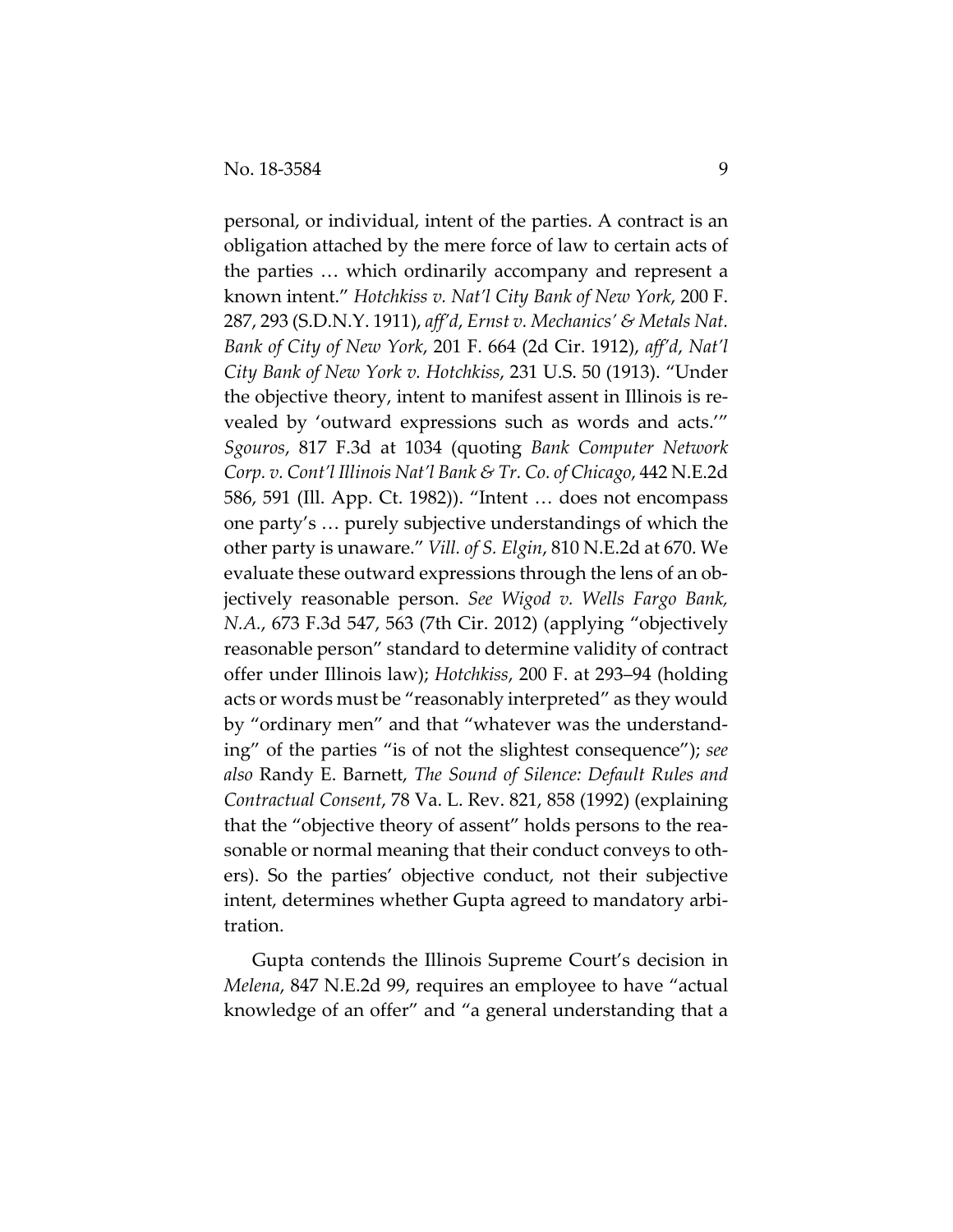binding agreement or contract has been entered into." We do not read *Melena* to create these requirements. In *Melena* the Illinois Supreme Court recognized "that state … court decisions cannot hold arbitration agreements to a standard any different or higher than those applicable to other contracts in general." *Id*. at 108. On this ground, the court rejected a "knowing and voluntary standard" because it "raise[s] arbitration agreements to an elevated status not contemplated by the [act]" and "means much more than a *general understanding* that a binding agreement or contract is being entered into." *Id.* (emphasis added) (citation and internal quotations omitted).4

Gupta's reliance on *Melena* rests entirely on the Illinois Supreme Court's use of the phrase "general understanding." He interprets that reference to mean contract formation is impossible if the offeree lacks a "general understanding" that a contract is being formed. He interprets "general understanding" to mean "actual knowledge." But this interpretation relies on the subjective intent of the parties, and Illinois uses an objective theory. No part of *Melena's* holding or its phrasing allows courts to consider subjective intent to evaluate the existence of a contract. Rather, *Melena* is consistent with an objective approach, emphasizing the employee's conduct—receipt of the employer's agreement, and performance consistent with the agreement's terms—not the employee's intent. 847 N.E.2d at 109.

 <sup>4</sup> The Appellate Court of Illinois had held an agreement to arbitrate claims must be entered into knowingly and voluntarily to be enforceable. *Melena v. Anheuser-Busch, Inc.*, 816 N.E.2d 826, 834 (Ill. App. Ct. 2004), *rev'd*, 847 N.E.2d 99 (2006).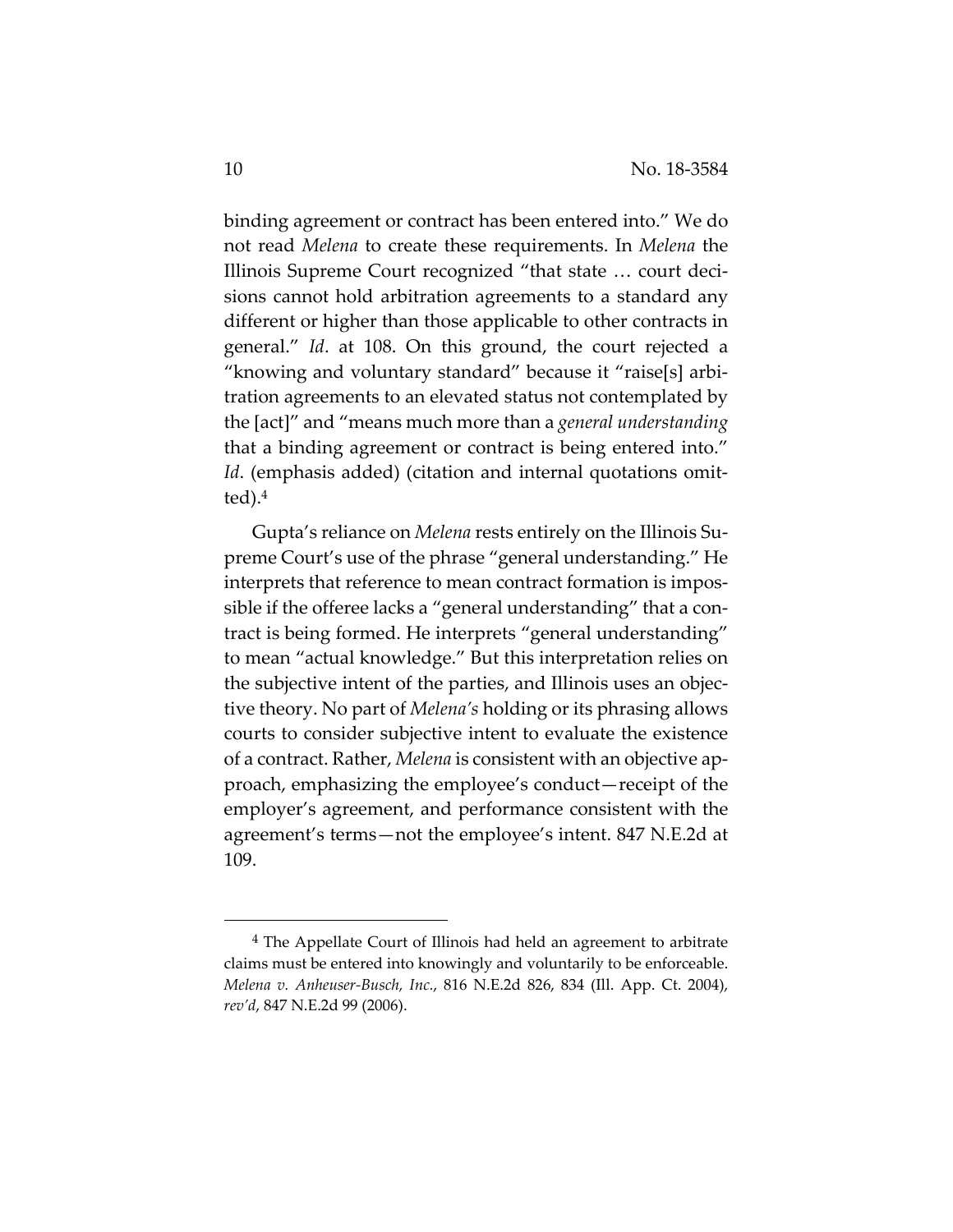Because the parties' objective conduct governs our evaluation—not any one party's "general understanding" or "actual knowledge"—we consider whether an enforceable agreement exists here.

*B* 

"In Illinois, an offer, an acceptance and consideration are the basic ingredients of a contract." *Melena*, 847 N.E.2d at 109. Gupta does not dispute that the September 2 email qualifies as an offer, nor does he challenge that continued employment constitutes consideration.5 Instead, Gupta argues he never accepted the offer.

Although Gupta acknowledges that Morgan Stanley delivered its arbitration offer to his work email, he argues "an employer cannot form a contract by an employee's silence simply by proving email delivery of an offer and a failure to opt out." The critical question, then, is whether Gupta's silence and inaction in the face of Morgan Stanley's September 2 email constitute acceptance of its proposed arbitration agreement.

 $^{\prime\prime\prime}$ [A] party named in a contract may, by his acts and conduct, indicate his assent to its terms and become bound by its provisions even though he has not signed it.'" *Bauer v. Qwest Commc'ns Co.*, *LLC,* 743 F.3d 221, 227 (7th Cir. 2014) (interpreting Illinois law) (quoting *Carlton at the Lake, Inc. v. Barber*, 928 N.E.2d 1266, 1270 (Ill. App. Ct. 2010)); *Landmark Properties, Inc.* 

 <sup>5</sup> Gupta's concessions on these elements are sensible. *See Melena*, 847 N.E.2d at 109 (holding that the employer's postal mailing of program-related materials to its employees constituted a valid offer and that "continued employment is sufficient consideration for the enforcement of employment agreements").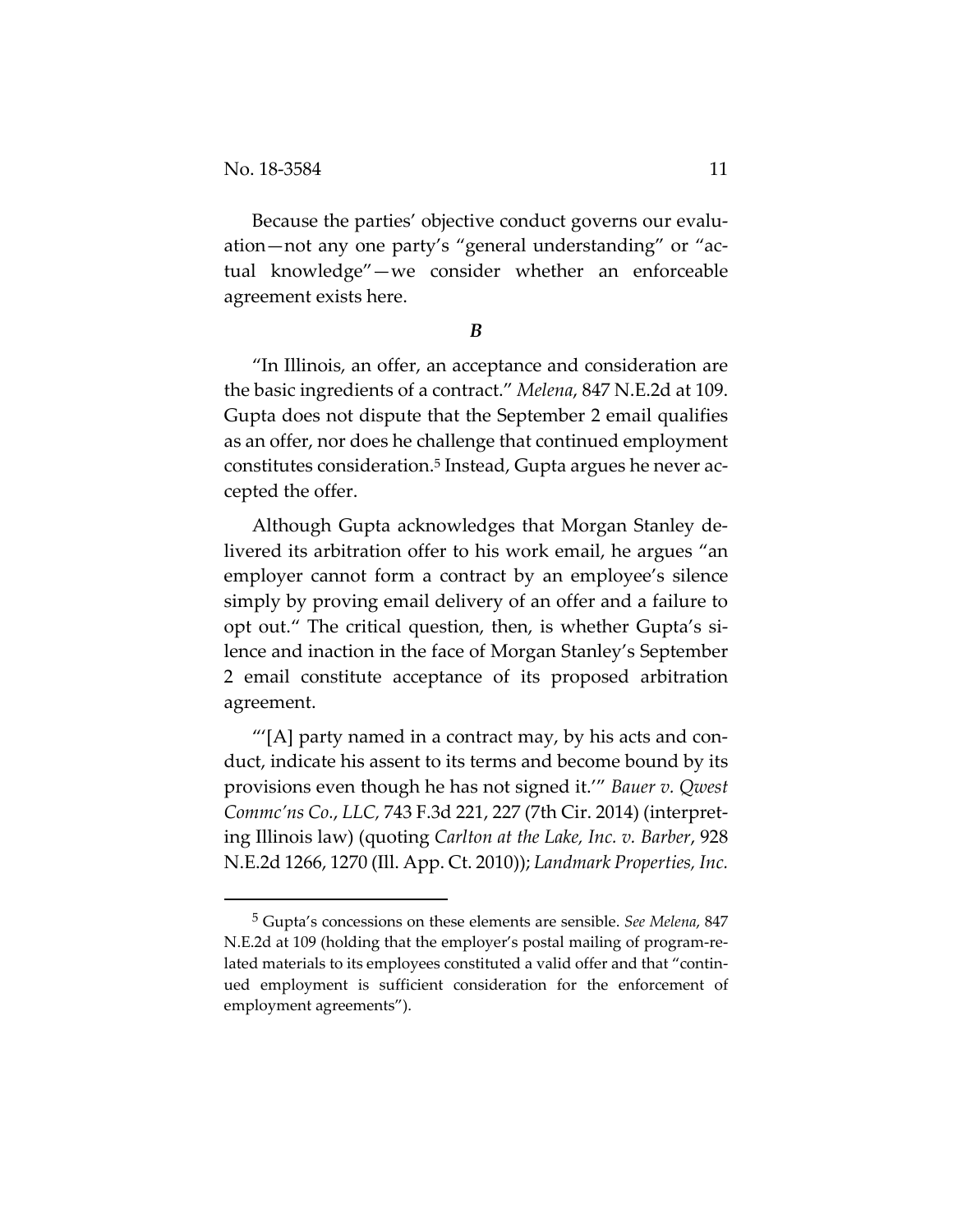*v. Architects Int'l-Chicago*, 526 N.E.2d 603, 606 (Ill. App. Ct. 1988) (holding same). As a corollary, an offeror may construe silence as acceptance if the circumstances make it reasonable to do so. *First Nat. Bank of Chicago v. Atl. Tele-Network Co.*, 946 F.2d 516, 519 (7th Cir. 1991) (interpreting Illinois law). For example, "[s]ilence may be construed as acceptance where 'because of previous dealings or otherwise, it is reasonable that the offeree should notify the offeror if he does not intend to accept.'" *Bauer*, 743 F.3d at 228 (quoting RESTATEMENT (SECOND) OF CONTRACTS § 69(1)(c) (1981)); *Ragan v. AT & T Corp.*, 824 N.E.2d 1183, 1188–89 (Ill. App. Ct. 2005) (holding plaintiffs' silence and inaction upon receipt of mailed agreement for telephone services, and their use of those services, constituted acceptance of arbitration clause within agreement); *Fineman v. Citicorp USA, Inc.*, 485 N.E.2d 591, 595 (Ill. App. Ct. 1985) (citing RESTATEMENT (SECOND) OF CONTRACTS  $\S 69(1)(c)$ ).

In the same vein, the relationship between parties may justify the offeror expecting a reply, and thus assuming that silence is assent to its proposal. *See* 2 *Williston on Contracts* § 6:50 (4th ed. 2007); 1 *Corbin on Contracts* § 3:18 (rev. ed. 2018) ("Often … silence coupled with … expectations engendered by a prior relationship can reasonably be understood by the offeror as an acceptance."); *see also Rivera-Colon v. AT&T Mobility Puerto Rico, Inc*., 913 F.3d 200, 213–14 (1st Cir. 2019) (holding employee's silence operated as acceptance of employer's arbitration agreement transmitted by email); *Circuit City Stores, Inc. v. Najd*, 294 F.3d 1104, 1109 (9th Cir. 2002) (holding employee's failure to opt out of employer's dispute resolution agreement manifested consent to arbitration under that agreement).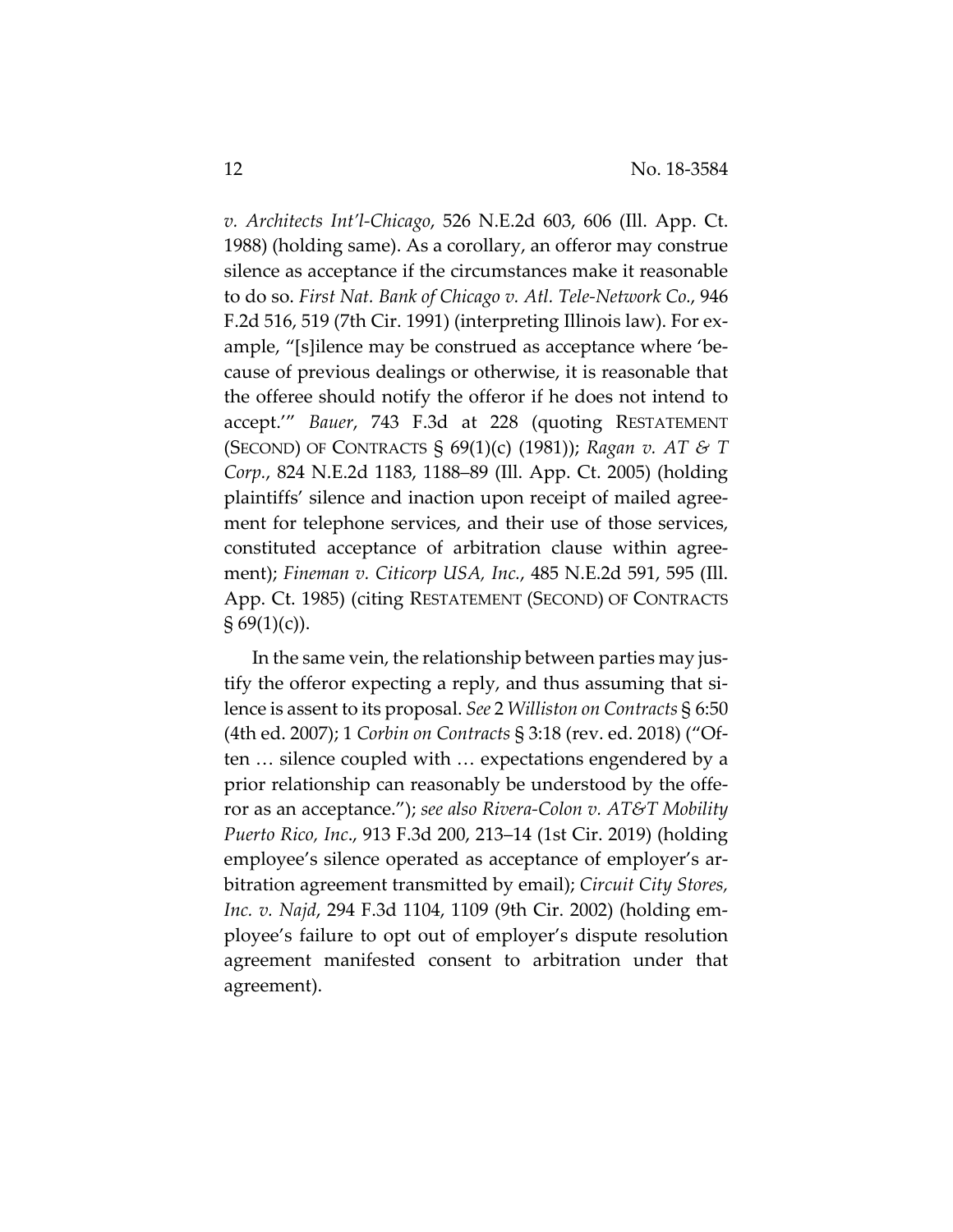The pre-2015 CARE program explicitly stated its terms were subject to change after an "announce[ment] in advance," so Gupta had to keep abreast of the company's dispute resolution policies upon announcement. Morgan Stanley emailed the arbitration policy changes to Gupta personally, granted him thirty days to review the new arbitration agreement, circulated an opt-out form, conspicuously displayed the deadline to opt out, posted a continual company intranet reminder of the new arbitration policy and opt-out date, and repeatedly informed that it would construe silence as acceptance of mandatory arbitration. All these actions bolstered the company's expectation of a response.

Gupta worked for Morgan Stanley for four years. That employment included regular email communication, and justified Morgan Stanley's expectation of a reply, and its assumption that Gupta's silence indicated his acceptance of mandatory arbitration. This case does not present an unsolicited offer-by-email from a stranger when the expectation of the offeree's response is rare, if not baseless. Instead, employment includes the understanding that employees will act with diligence in following an employer's instructions and responding to requests, whether transmitted by email or another reasonable mode of communication. Here, Gupta submits no evidence, policy, or prior course of dealings from which we can infer that Gupta was free as an employee to ignore Morgan Stanley's communications without repercussion.

Instead, Gupta argues Morgan Stanley failed to provide enough notice to trigger his response, pointing to *Campbell v. Gen. Dynamics Gov't Sys. Corp.*, 407 F.3d 546 (1st Cir. 2005). In *Campbell*, an employer sent a companywide email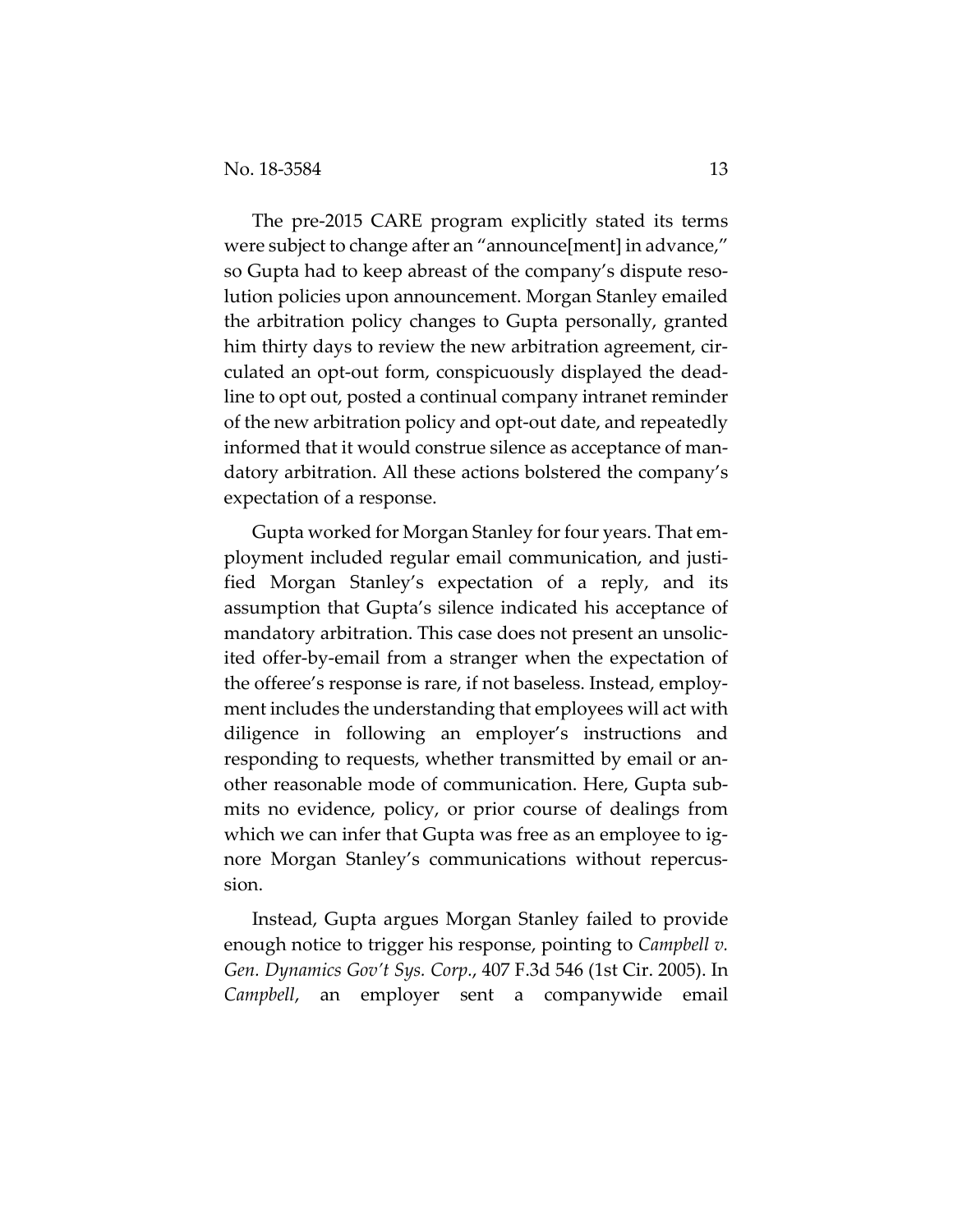announcing the implementation of a new dispute resolution policy. *Id*. at 547–48. Yet the employer's email failed to mention several crucial facts about the policy: that it contained an agreement to arbitrate and contractually binding terms; treated continued employment as an acceptance of those terms; and resulted in a waiver of an employee's access to a judicial forum. *Id*. at 547–48, 557–58. For those reasons, the court held the employer's email failed to provide "minimally sufficient notice" of a contractual modification. *Id*. at 557, 559.

But unlike in *Campbell*, Morgan Stanley's September 2 email to Gupta mentioned the new "arbitration agreement" eight times; explained that arbitration would become the exclusive forum for covered claims; informed that he was free to opt out without consequence; instructed if he did not elect to opt out that continued employment would be construed as acceptance; and, in the agreement itself, explained in bold and capitalized words that the parties were "giving up [their] right to a jury trial in any forum." Even more, Gupta attested to the clarity of Morgan Stanley's email when he declared under oath, "[a]s an attorney … [i]f I had seen [the] email that referenced an arbitration clause, I would have reviewed it and immediately opted out." Given these differences, *Campbell* does not offer Gupta a lifeline.

The conduct of Morgan Stanley and Gupta indicated mutual assent to mandatory arbitration. *See Zabinsky*, 807 N.E.2d at 671. Morgan Stanley reasonably construed Gupta's silence as acceptance of the arbitration agreement after he was given a clear offer, a reasonable opportunity to opt-out, and repeated instructions that silence and continued employment reflected acceptance. *See Ragan*, 824 N.E.2d at 1188–89 (holding silence reflected acceptance of arbitration agreement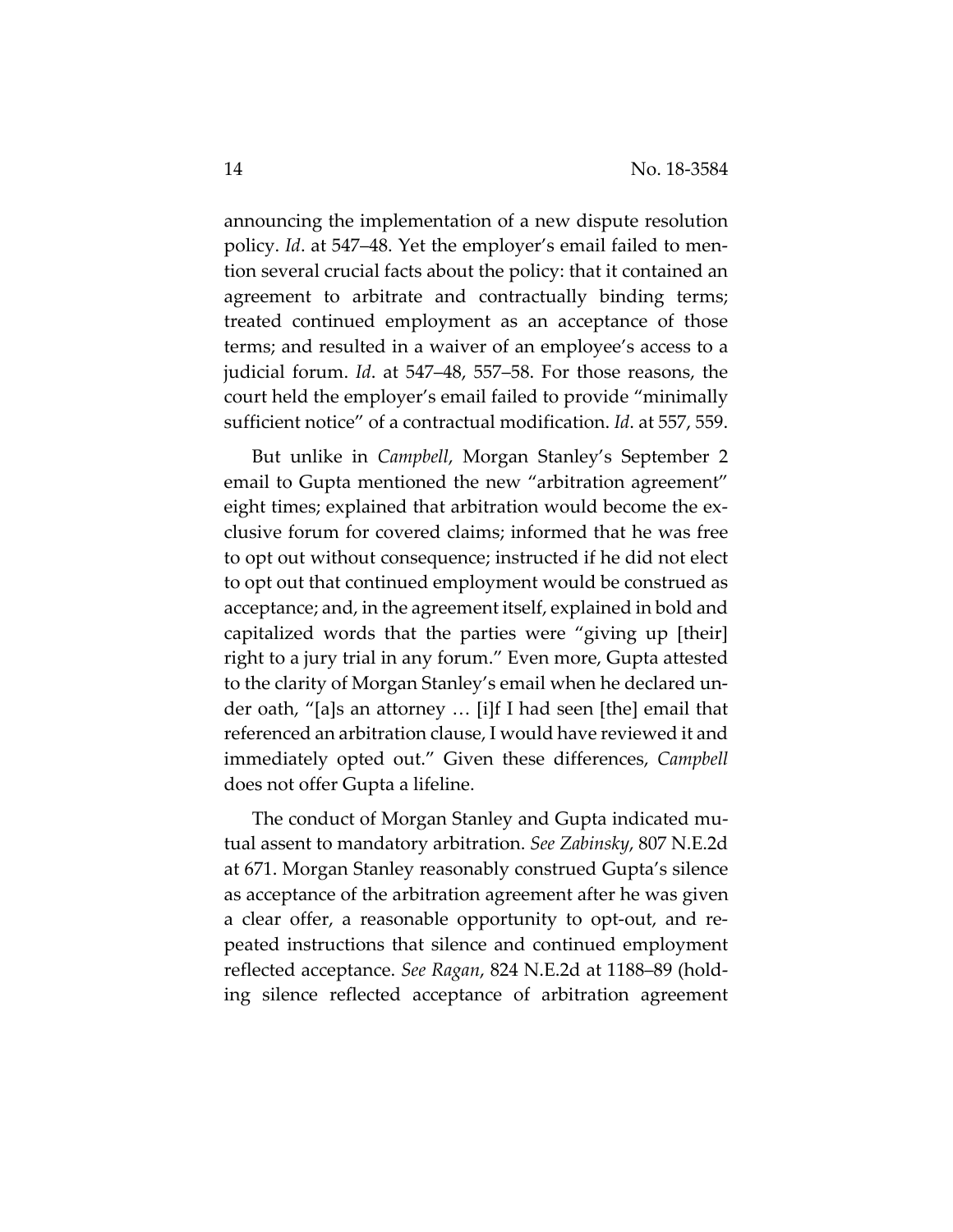where plaintiff "had a reasonable opportunity to reject the offer but failed to do so"); *see also Boomer v. AT & T Corp.*, 309 F.3d 404, 415 (7th Cir. 2002) (holding same under Illinois law). Similarly, the parties' employment relationship made it reasonable to expect Gupta would notify Morgan Stanley if he intended to decline its offer, as well as that silence would convey acceptance. *Bauer*, 743 F.3d at 228. When, as here, "inaction is indistinguishable from overt acceptance," *Najd*, 294 F.3d at 1109, we may infer the parties have agreed. For these reasons, we conclude the district court reasonably construed Gupta's silence and continued employment as assent to the arbitration agreement.

The next question is whether that agreement covers Gupta's claims for discrimination, retaliation, and defamation. It does: § 2 of the arbitration agreement expressly designates each of these charges as a "covered claim." Because Gupta's claims fall within the scope of the arbitration agreement, *NextEra Energy Point Beach, LLC*, 762 F.3d at 594, the district court did not err in compelling the parties to arbitrate those claims.

As a final line of defense, Gupta contends his employment agreement prohibits Morgan Stanley from requiring mandatory arbitration without his written consent. This argument fails to acknowledge that Gupta's employment agreement and the CARE arbitration program are separate, free-standing agreements. No version of Morgan Stanley's CARE program, before or after 2015, required a signed agreement. So unless the employment agreement incorporated the terms of the CARE arbitration program, no signature was needed to modify that program, as Gupta claims.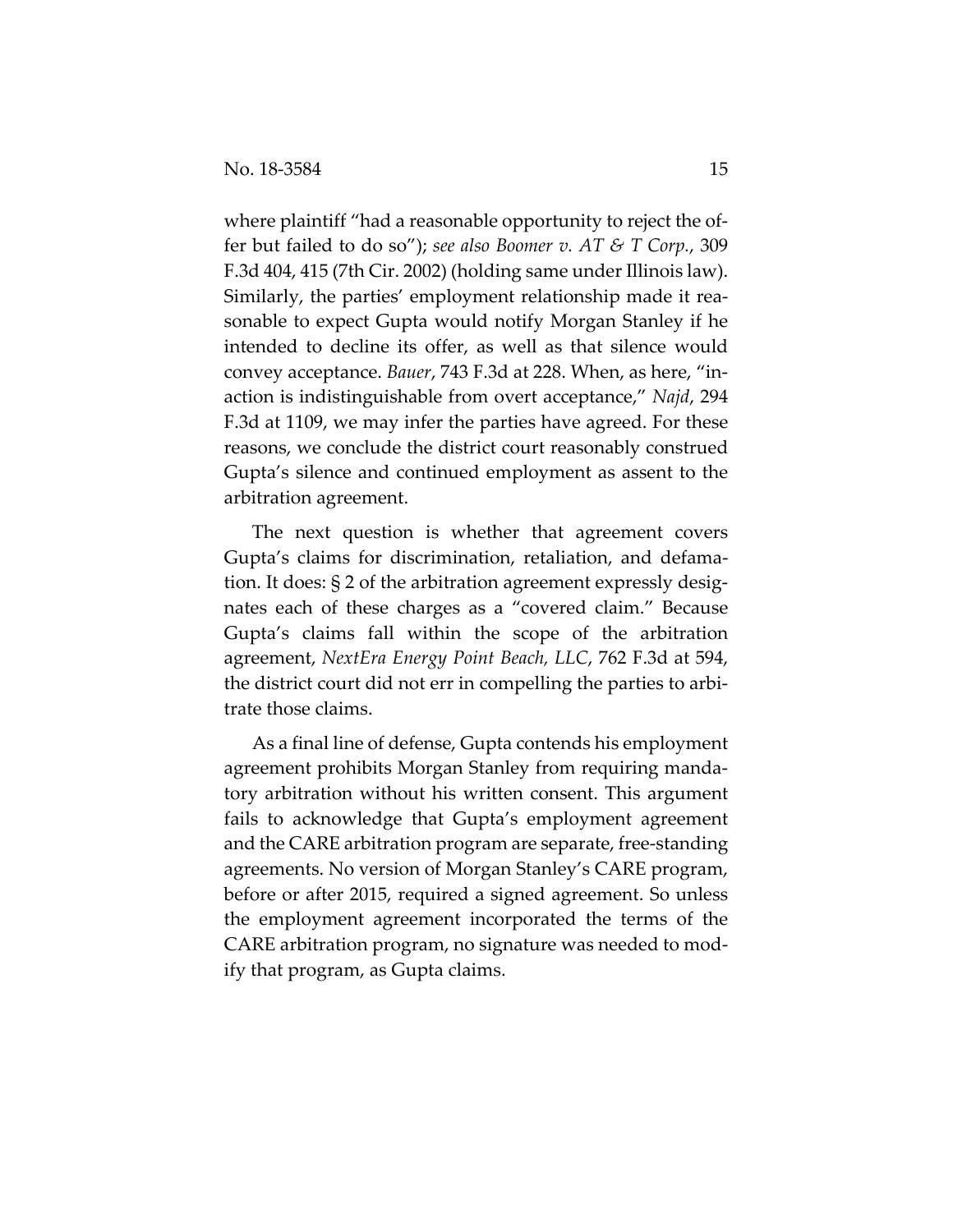As we relayed earlier, Gupta's employment agreement contained a merger clause. "The presence of a merger clause is strong evidence that the parties intended the writing to be the complete and exclusive agreement between them." *Rosenblum v. Travelbyus.com Ltd.*, 299 F.3d 657, 665 (7th Cir. 2002) (interpreting Illinois law) (citations omitted). That the parties here intended to exclude "other written agreements" and "policies and procedures of the Firm" is supported by the merger clause's proviso "*[t]his* writing constitutes the entire agreement … with respect to the subject matter recited in *this* Agreement." It also provides"*[t]his* Agreement" requires a writing signed by the parties to amend terms.

"Mere reference to another contract or document is not sufficient to incorporate its terms into a contract." *Id*. at 666. Instead, "there must be an express intent to incorporate," *id*., and there is no such expression here. A fair reading of the merger clause supports that it references "*other*" agreements and policies to "assure[] the continued vitality" of those instruments, each of which are "necessary, but self-contained" agreements in Gupta's employment relationship. *Id*. at 663, 665. Gupta's employment agreement is not susceptible to an interpretation that it incorporated the terms of the CARE arbitration program, such that any modification to the program needed Gupta's sign off.

Last, Gupta claims the parties had a "course of dealing" requiring him to initial "each and every paragraph" of any agreement between them. But the record does not support this conclusion. Gupta entered several agreements with Morgan Stanley, including for a \$1.5 million loan. Yet he points to only one contract, his employment agreement, to prove a "course of dealing." Even putting this imbalance